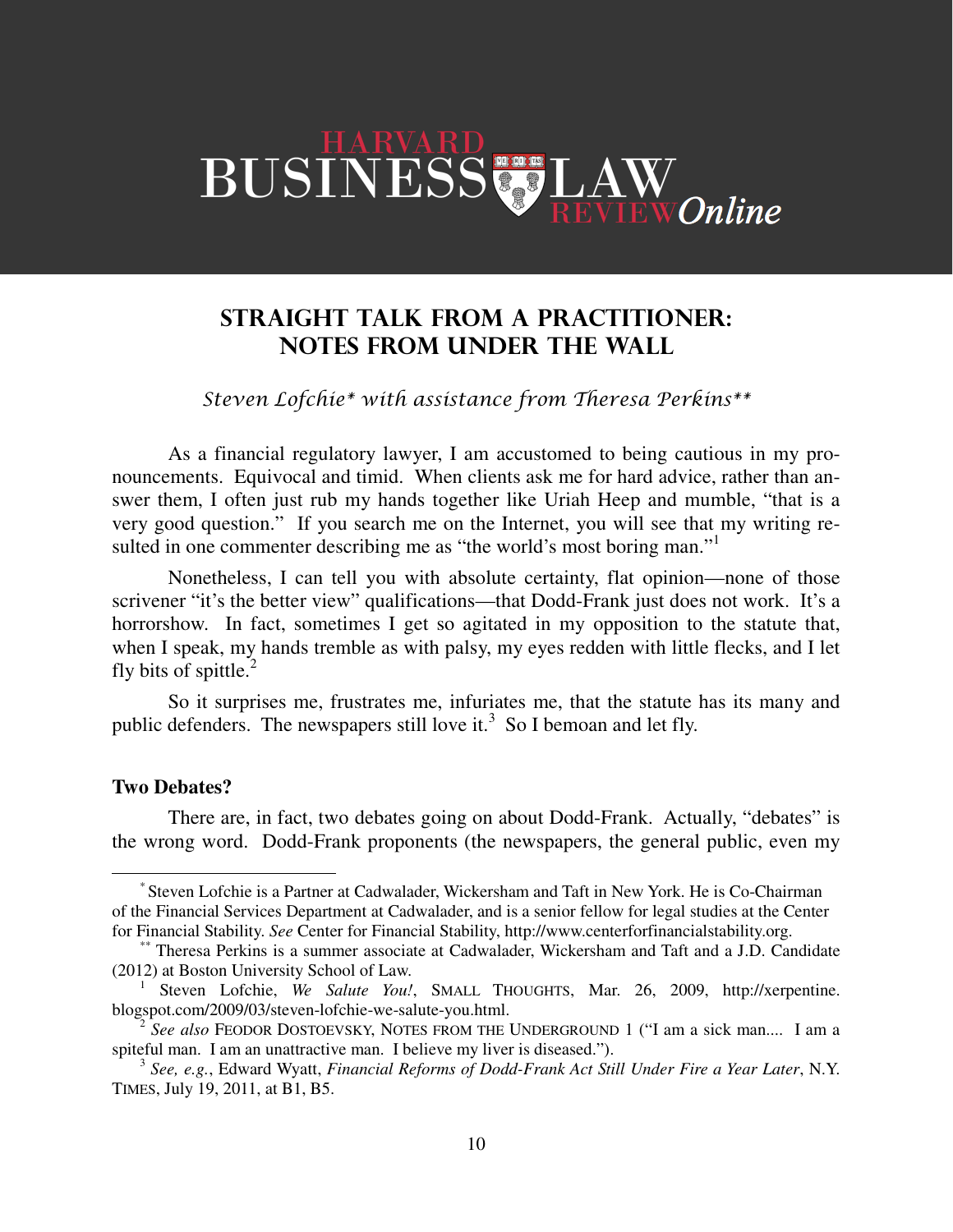$\overline{a}$ 

wife I am sad to say) believe that when it comes to financial regulation, we need "more." Or, alternatively, that we should have "reform."

But to a working lawyer, "more" and "reform" are empty phrases. Might as well tell me that financial regulation requires more mom and apple pie, allowing us to have more chickens with our more pots, cars and garages.

At a slightly more sophisticated level, the public proponents might toss out a term like "transparency." Now "transparency" sounds weightier than simply "more," or even than "reform." So step back and I will let fly a bit.

#### **The Government Needs More Information About Swaps**

CFTC Chairman Gensler leads the public side of the debate about swaps. He has made the case for "transparency" as follows:

The [Dodd-Frank] Act includes robust recordkeeping and reporting requirements for all swaps transactions. It is important that all swaps – both on-exchange and off – be reported to data repositories so that regulators can have a window into the risks posed in the system and can police the markets for fraud, manipulation and other abuses.<sup>4</sup>

At the level of complete and meaningless generality at which the public debate operates, I have no quarrel with Chairman Gensler. If it will be useful for the U.S. government to have more information about swaps so that it can do the job of financial regulation properly, I am happy for it. I don't have any philosophical objections, nor do I believe that there is some right of privacy with respect to financial instruments. Given that I am accustomed to working with closely-regulated financial entities, I assume that everything that I, or my clients, do or write is subject to the review of the government.

In fact, my concession is more abject than Chairman Gensler's demands. Chairman Gensler only wants information about "swaps." For myself, I am willing to concede that the government may require information as to every contract that is either (i) entered into in the United States or (ii) that is entered into outside the United States but could have an effect on the United States.

Suppose that, instead of only asking for swaps information, Dodd-Frank had said "any agency of the U.S. government may require any individual or entity doing business or having offices in the United States, or doing business outside the United States that may have an effect on the United States, to report such information on any contract into which it enters as any such U.S. agency may require, in such form and on such timing as

<sup>4</sup> Gary Gensler, Chairman, U.S. Commodity Futures Trading Comm'n, Remarks on the OTC Derivatives Reform to the Economic and Monetary Affairs Committee in Brussels, Belgium (Mar. 22, 2011).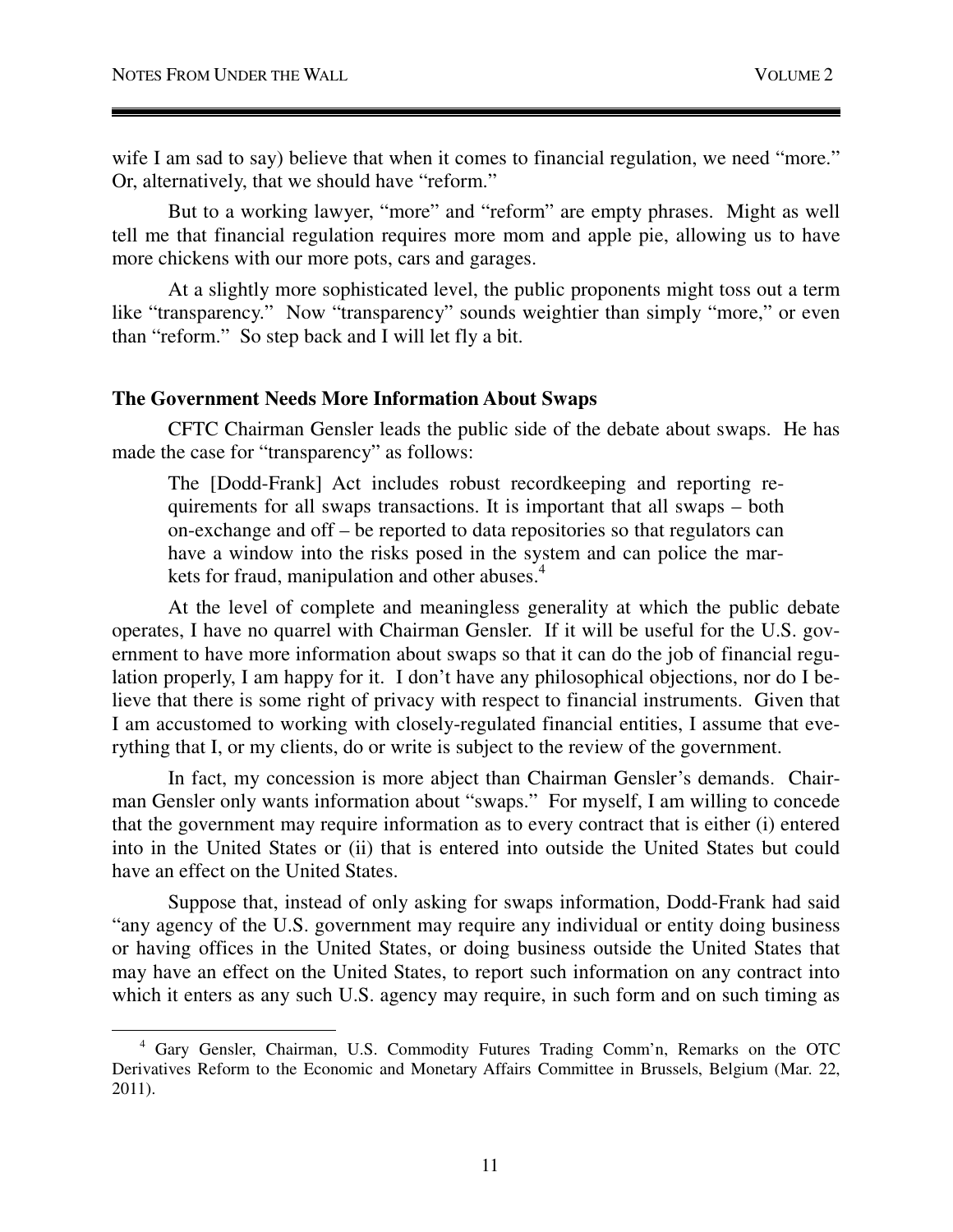$\overline{a}$ 

the agency requires, in the public interest." It would be ok with me. I am not a libertarian. I understand that there may be certain specific types of contracts protected by the First Amendment (such as who buys particular books), but that is a detail. Very few financial contracts, and no swaps, are protected in this regard.

Now, having said that I completely and utterly concede to Chairman Gensler in his desire to protect the economy, let me impose my few caveats (of reasonableness). (i) The cost of collection of the information by market participants and the transfer of that information to the government should be reasonable. (ii) The government should be able to make some reasonable use of that information, at a reasonable cost, and that cost should be reasonable in light of the other tasks of the government, given that the government does not have infinite resources.

Under the CFTC's proposed rules, firms entering into swaps regulated by the CFTC must report somewhere around 30 or 40 data items about the swap within 15 minutes of the trade.<sup>5</sup> Among these data items are whether (i) the swap is uncleared, which means that it will be subject to individually negotiated collateral terms, and (ii) whether the swap is "bespoke," which the CFTC defines as a term, not reported, that is "material" to the transaction.

Now, if either of these two boxes is checked, all the rest of the 30 or 40 data items of information reported to the CFTC are essentially worthless. Even if the two boxes are not checked, the other 30 or 40 fields of information are just too much data to be cheap to deliver, and too little data to be useful.

For example, let's say that the trade is a currency option on an Asian currency. The CFTC's data form provides for 8 fields of information about options, each of the 8 fields having multiple choices, including "other," meaning again that all of the collected information will be useless. Now, it so happens that one of the major risks with trading in Asian currencies is that the currency may become inconvertible. In that case, the parties may seek to get out of the trade, or they may be stuck with a trade or with currencies that they do not want to hold, and they will have to make arrangements to deal with this contingency. Without knowing how the parties dealt with the non-convertibility issue on an Asian currency swap (which is not one of the CFTC data items), all of this other information is useless.

<sup>&</sup>lt;sup>5</sup> Highlighting the unrealistic nature of the 15 minute reporting requirement, when the Transaction Reporting and Compliance Engine system ("TRACE") was introduced, reporting took 75 minutes, and "reporting requirements for swaps are significantly more complex." *See* Kenneth E. Bentsen, Comment to the CFTC Regarding Real-Time Reporting and Swap Data Recordkeeping, International Swaps and Derivatives Association, Inc. 12 (Feb. 7, 2011).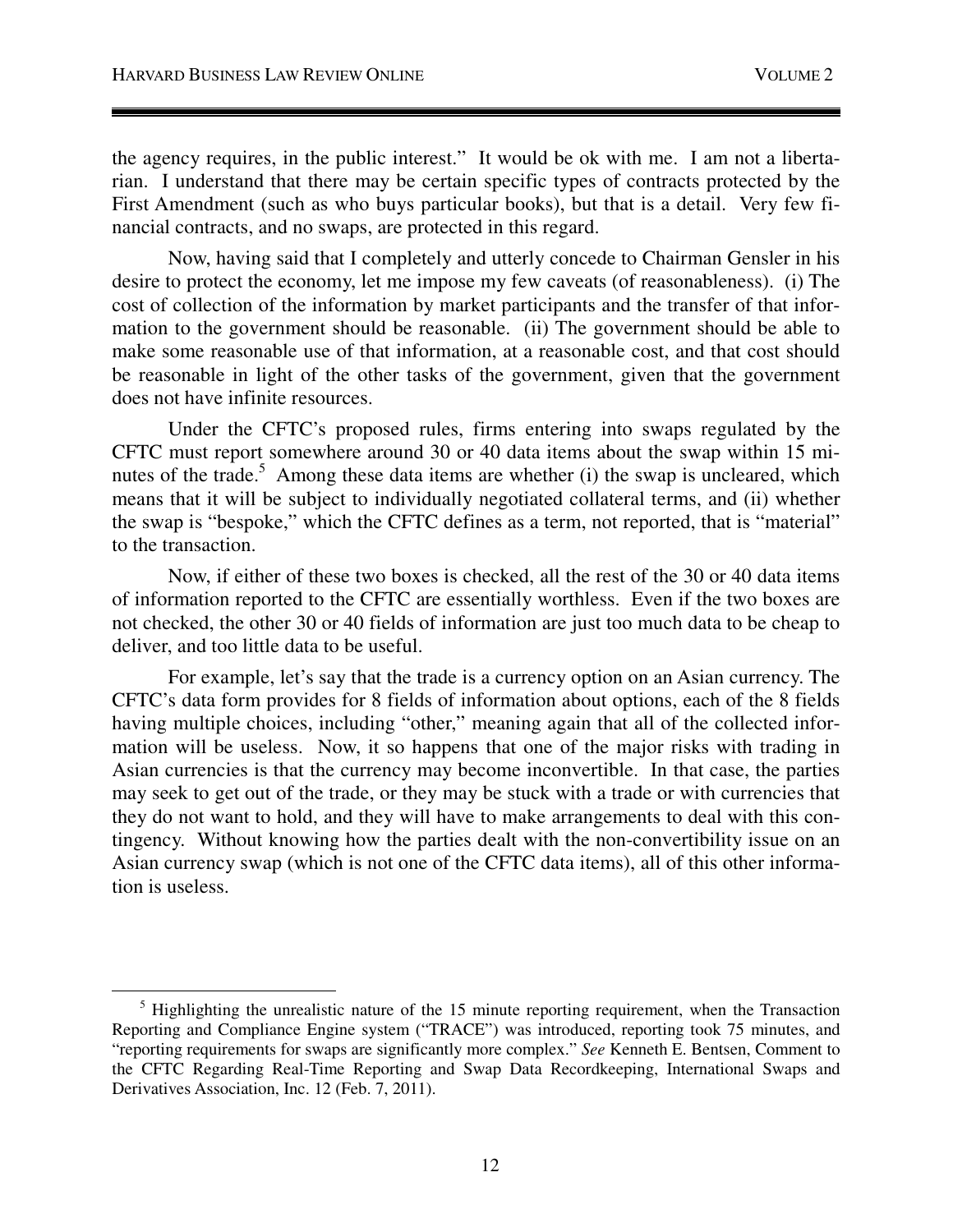#### **Cost/Benefit**

 $\overline{a}$ 

It is that way for pretty much everything that the CFTC wants to collect on swaps: too much information to be done cheaply; too little information to be useful.

Except that the CFTC says that this information collection effort is not expensive. In fact, the expense of collecting these 30 or 40 items of data (each of which has numerous possible choices and calculations) and reporting them to the regulators is so "minimal,"<sup>6</sup> that the CFTC says it is not even worth the bother of trying to determine the cost.

Really? That minimal?<sup>7</sup>

I, on the other hand, am not persuaded that the CFTC is making a serious effort to determine what the costs of obtaining this information will be, what the costs of using this information will be, and how useful this information will be to market participants. $8$ 

In the best of all Panglossian worlds where there was an infinite amount of money to be spent on financial regulation, both as to the costs of compliance by the regulated and as to the costs of regulation by the government, these questions of practicality and benefit would not matter. If the regulators adopt rules that don't work, it is just money down the drain; plenty more where that came from.

In the harsh MMA-world in which we actually live, where we are running up against the debt ceiling, where we know at some point the taxes are likely to go up, and government support payments are likely to go down, the way in which we spend our regulatory dollars does matter. There is a limited tonnage of these dollars. Money wasted collecting useless information about swaps is money that could be spent on something that better protects the economy or investors.

Moreover, wasteful regulation has other negatives. Building systems to comply with useless reporting regulations is expensive, driving small players out of the industry, reducing competition, worsening the problem of "too big to fail." Regulatory costs are

<sup>&</sup>lt;sup>6</sup> See Reporting, Recordkeeping, and Daily Trading Records Requirements for Swap Dealers and Major Swap Participants, 75 Fed. Reg. 236, III(C) (proposed Dec. 9, 2010) (to be codified at 17 C.F.R. pt. 23).

 $<sup>7</sup>$  Problems arise with regards to both the amount of data collected and the recordkeeping form the</sup> data must be stored in. *See id*. at 32 (noting the difficulties in gathering data on pre-execution communications, up to the minute timestamps for quotations given or received before an execution, and swap portfolio reconciliations because "industry participants do not typically capture all this data"); *id.* at 31 (noting the significant costs associated with "aggregating transaction data from all systems into a single . . . file," maintaining records for five years after the life of a swap, and making real-time records instantly accessible given the large volume of transactions occurring each day).

<sup>&</sup>lt;sup>8</sup> Failing to obtain, or making any serious effort to obtain, such a cost estimate seems contrary to President Obama's Executive Order 13,563. *See* Exec. Order No. 13,563, 76 Fed. Reg. 3821 (Jan. 21, 2011) (requiring agencies to "propose or adopt a regulation only upon reasoned determination that its benefits justify its costs").